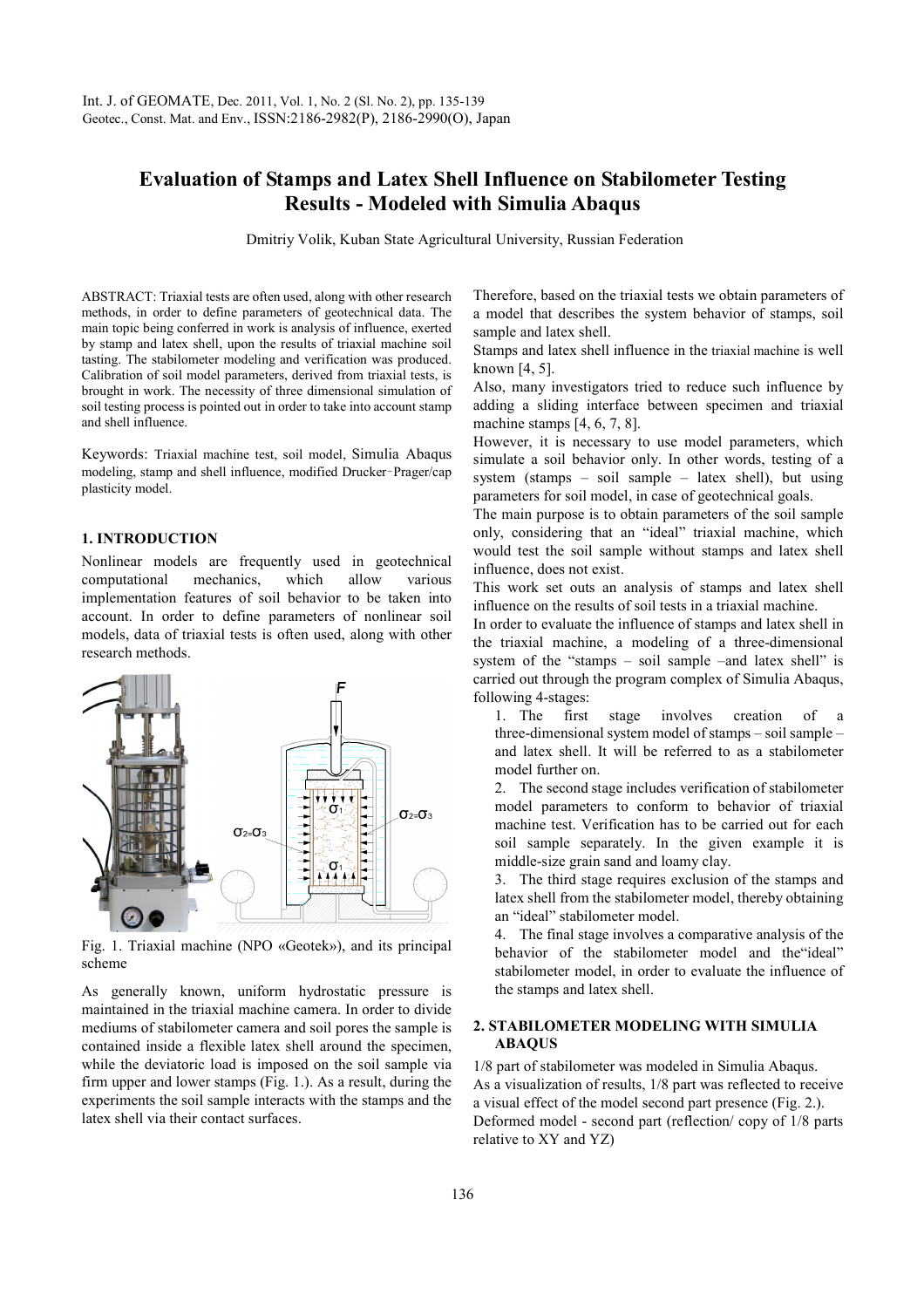

Fig. 2. Finite elements mesh – 1/8 parts, more than 900 nodes.

#### **2.2 Soil model**

In order to describe a soil behavior modified Drucker-Prager/Cap model is used in the analysis.

The cap model is appropriate to soil behavior because it is capable of considering the effect of stress history, stress path, dilatancy, and the effect of the intermediate principal stress. The yield surface of the modified Drucker – Prager/cap plasticity model consists of three parts: a Drucker–Prager shear failure surface, an elliptical Cap, and a smooth transition region between the shear failure surface and the Cap (Fig. 3.).



Fig. 3. Drucker–Prager/cap plasticity model yield surface

The Drucker–Prager shear surface is a perfectly plastic yield without hardening. Plastic flow on this surface produces inelastic volume increase - dilation.

The Cap surface bounds the yield surface in hydrostatic compression. On the Cap surface plastic flow causes the material to compact correspond to hardening mechanism. Besides, the Cap surface helps control volume dilatancy when the material yields in shear by providing softening as a function of the inelastic volume increase created as the material yields on the Drucker–Prager shear failure and transition yield surfaces. The model uses associated flow in the Cap region and nonassociated flow in the Drucker–Prager

shear failure and transition region.

The hardening/softening law is a user –defined piecewise linear function relating the hydrostatic compression yield stress, and the corresponding volumetric plastic strain.

The nonlinear elastic behavior modeled by using the porous elasticity model including tensile strength. During compression, the void ratio decreases. This behavior is expressed by the logarithmic bulk modulus.

## **2.3 Stabilometer modeling**

Stamps and shell are modeled within the limits of linear elasticity. Steel and rubber has been accepted as materials for stamp and latex shell respectively. Non-linear contact between a stamp, soil sample and latex shell is simulated. Model was meshed by C3D8 solid elements.

For soil initial conditions production the Geostatic Abaqus procedure was applied.

Load is imposed to a model in two stages, repeating laboratory experiments in stabilometer, according to the CD scheme [1]:

The first stage involves sample recompression via a uniform hydrostatic pressure  $\sigma_2(\sigma_3)$  to the natural level of a proper soil weight stress  $\sigma_{v}$ . This stage is a very important because this will determine the initial stresses in all soil elements.

On the second stage, vertical pressure  $\sigma_1$  is increased with a maintained compression  $\sigma_2$  ( $\sigma_3$ ) till a relative vertical strain achieves  $\varepsilon_1$ =12% [1].

During the triaxial tests, soil samples, which are used, are those of moist middle-size grain sand and loamy clay, of 38 mm in diameter and 76 mm in height.

The latex shell thickness is 0,1mm.

## **3. STABILOMETER MODEL VERIFICATION**

First of all, parameters of a soil model are calibrated for a full compliance with results of laboratory tests according to relation  $\varepsilon_1(\sigma_1)$ . Calibration is carried out for several curves with a different value of the uniform compression  $\sigma_2$  ( $\sigma_3$ ). Example of the compliance of stabilometer model behavior with the results of triaxial tests of one of the curves is illustrated on the Fig. 5.

For verification, deflected mode of stabilometer model was examined and compared to the features of laboratory sample behavior.

Analysis of a deflected mode of the stabilometer model is given below.

Following features, relevant for a given process, are shown in the Fig. 4:

5. Maximum magnitudes of stress intensity in a soil are located in the shape of a "cross", which is registered on computed tomography using of full-scale sample [3].

6. Relative sliding and local break away of the latex shell from the stamps and soil.

7. The soil sample, consequently, acquires a barrel-type shape [2].

8. The soil flowing under the latex shell [2].

9. The stress intensity has a similar distribution in both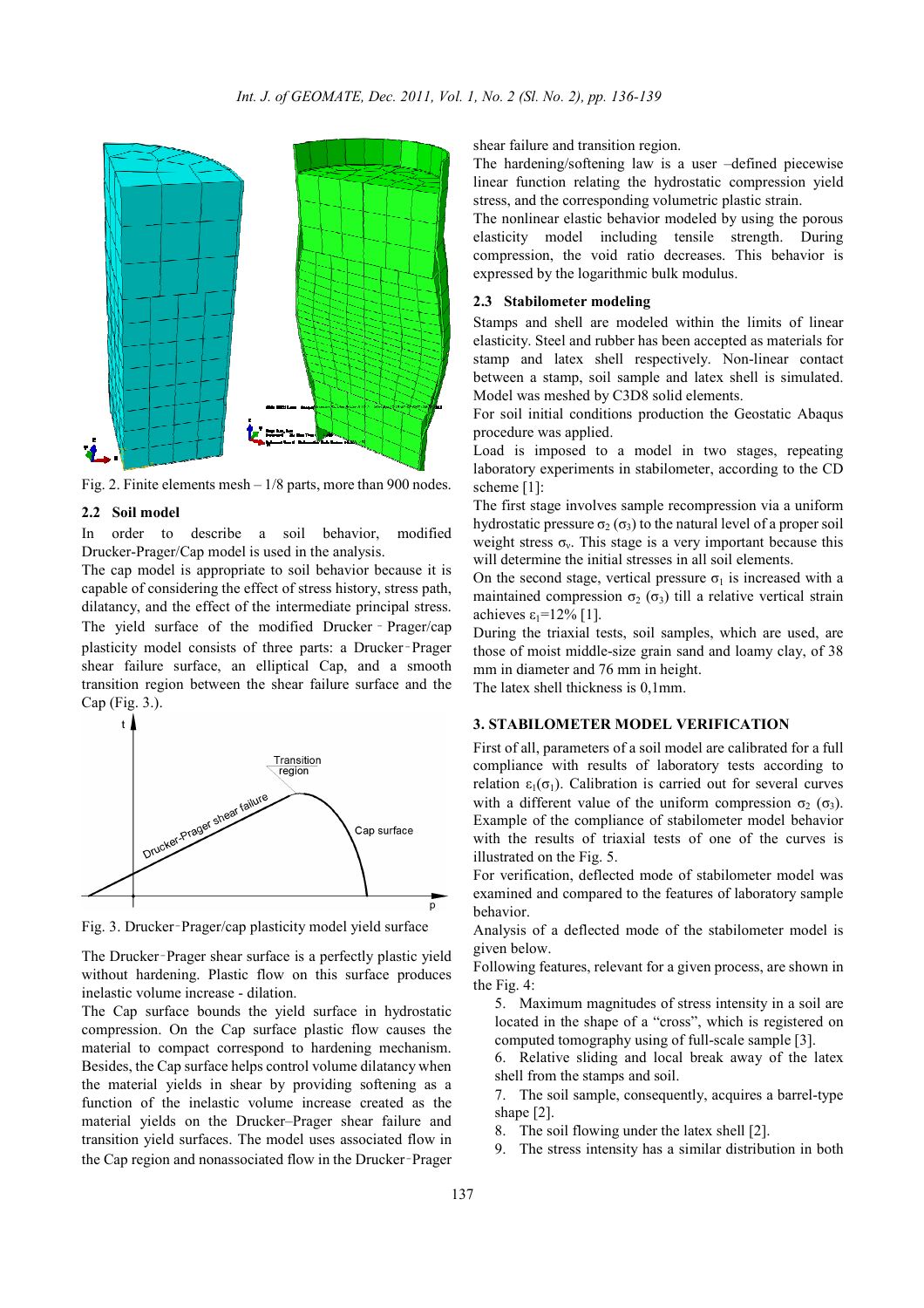models made in Abaqus and LS-DYNA [2] programs.



Fig. 4. Stress intensity according to Mises criterion, Pa. Left fig. – Simulia Abaqus; Right fig. – LS-DYNA [2]

All listed features are basis for deduction about the qualitative similarity in the behavior of stabilometer model and laboratory triaxial machine.

# **4. THE STAMP AND LATEX SHELL INFLUENCE EVALUATING**

Specific differences in the behavior of stabilometer model and "ideal" stabilometer model are represented on the graphs below Fig. 5.



Fig. 5. Relation graph  $\varepsilon_1(\sigma_1)$ 

As is obvious from the graphs, the sample destruction occurs significantly earlier without the influence of stamps and latex shell.

Behavioral curves of a sandy soil register an insignificant influence of stamps and shell in the stabilometer model. This type of a soil is often used as a base for high buildings pile foundations in the city of Krasnodar.

Stamps and shell influence in the system with a clay soil may comprise up to 6% in stress and 12% in strain. Therewith, loamy clay is used as a base for building foundation slabs in the constructions in Krasnodar, reaching 16-17 floors.

It is necessary to compare plastic strain in the stabilometer model and the"ideal" stabilometer model, in order to evaluate the influence of the stamp and latex shell.



Fig. 6. Equivalent plastic strain.

Left fig. – The stabilometer model; Right fig. – The "ideal" stabilometer model

Apparently from the Fig. 6, the soil samples undergo various deformed states. Soil in the stabilometer model has a barrel-type shape, while the soil sample in the "ideal" stabilometer model has a cylindrical shape.

Moreover, intensity of plastic strain in the stabilometer model is placed in a shape of a "cross". In the "ideal" stabilometer model, intensity of plastic strain is distributed equally in the whole sample.

To summarize, it can be resumed that the stamps and shell influence is not only in quantity, but also in quality.

# **5. CONCLUSION**

Via Simulia Abaqus program complex, a system model "stamps – soil sample – latex shell", has been simulated, which makes it possible to predict laboratory tests in the triaxial machine.

In order to detect parameters of a soil model, it is necessary to take into account stamp and shell influence by means of three-dimensional simulation of a sample testing process. Stabilizing influence of the shell and stamps enables the soil sample to describe the curve  $\varepsilon_1$  ( $\sigma_1$ ) of a twice length greater till the moment of destruction.

The contribution of stamps and shell considerably increases the system stiffness of "stamps, soil sample and latex shell", in case of soft soil tests (clay soil of plastic consistency, loose